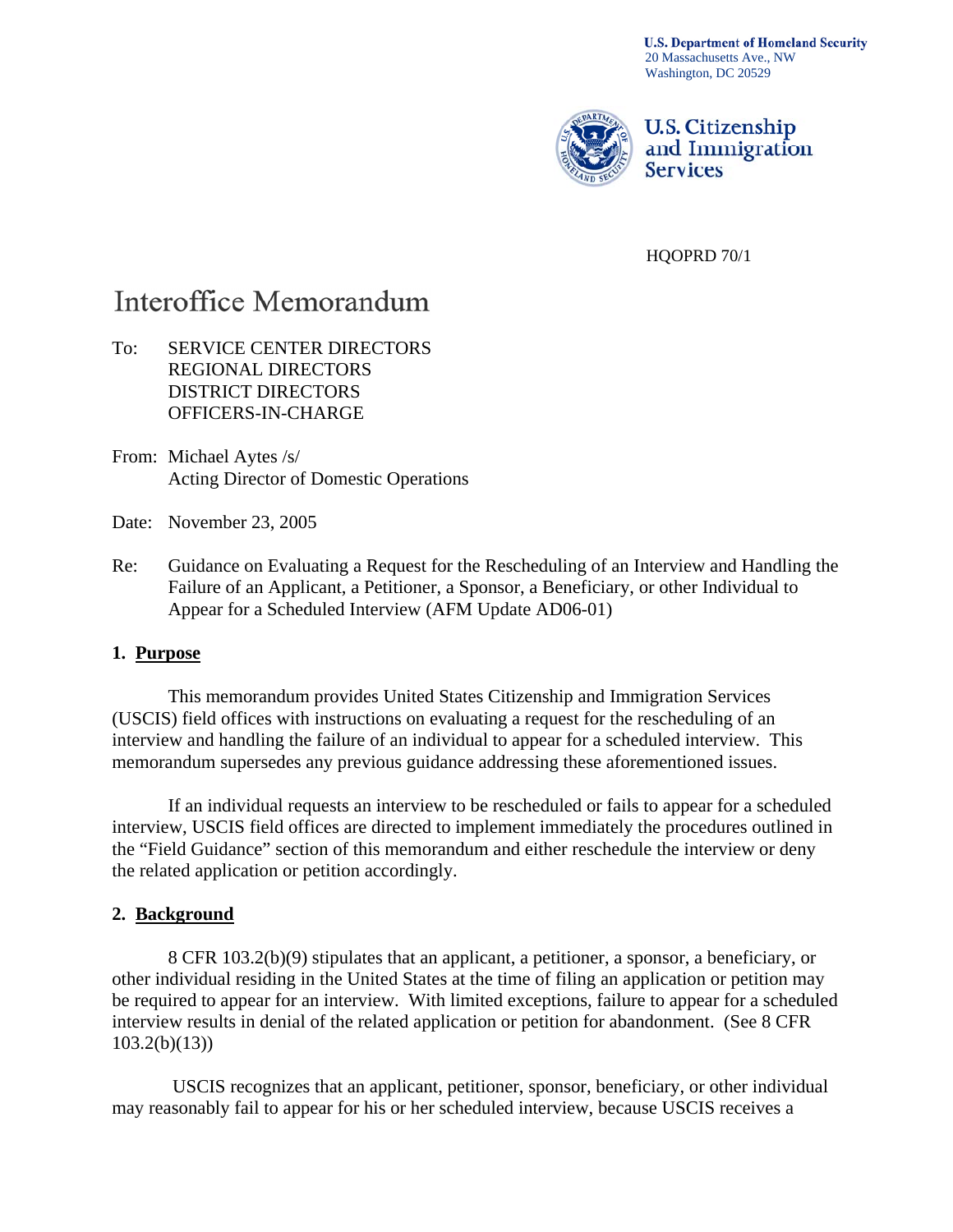change of address notification after the scheduled interview notice has already been generated and mailed or because USCIS errs in processing a change of address notification.

In addition, an applicant or petitioner may demonstrate good cause for requesting that an interview be rescheduled.

# **3. Field Guidance**

Effectively immediately, USCIS field offices are directed to comply with the following instructions, as set forth in revisions to the *Adjudicator's Field Manual* (*AFM*).

1. A new first paragraph is added to subsection (a) of Chapter 15.1, "Interview Policies," of the AFM and reads as follows:

(a) General. In accordance with 8 CFR 103.2(b)(9), an applicant, a petitioner, a sponsor, a beneficiary, or other individual residing in the United States at the time of filing an application or petition may be required to appear for an interview.

2. Subsection (b), entitled "Scheduling Interviews," of Chapter 15.1 is re-designated as subsection (b)(1) and a new subsection (b)(2), entitled "Evaluating Requests for the Rescheduling of Interviews," of Chapter 15.1 reads as follows:

#### (b)(2) Evaluating Requests for the Rescheduling of Interviews (See 103.2(b)(9))

Prior to the date and time of the interview, an applicant or petitioner may:

(A) withdraw the application or petition; or

(B) request, for good cause, that the interview be rescheduled.

An attorney or representative authorized to act on behalf of the applicant or petitioner may also submit such good cause request for rescheduling the interview.

In order to reschedule the interview, the adjudicator, in his or her discretion, must determine that the applicant, petitioner, beneficiary, or other individual is unable to appear at the scheduled date and time because of circumstances beyond the individual's control. If the adjudicator determines that good cause exists, the adjudicator will reschedule the interview and mail a new interview notice. If the adjudicator determines that no good cause exists, the adjudicator will adjudicate the application or petition as instructed in section (d)(2) of this chapter.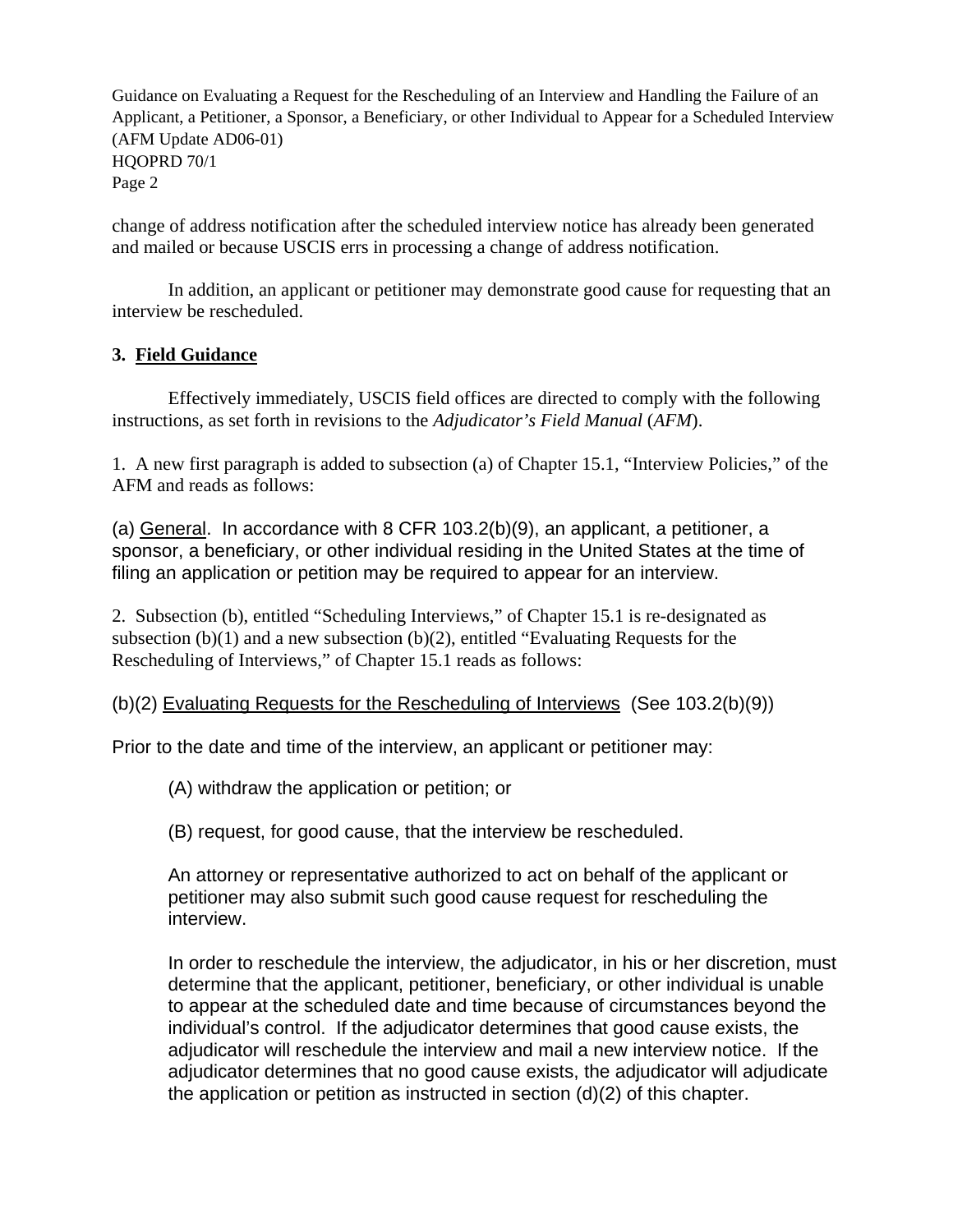3. A new section is added to Chapter 15.1, "Interview Policies," of the *AFM*. Chapter 15.1(d) is entitled, "An Alien's Failure to Appear for a Scheduled Interview," and reads as follows:

## (d) The Failure of an Applicant, a Petitioner, a Sponsor, a Beneficiary, or Other Individual to Appear for a Scheduled Interview

If an applicant, a petitioner, a sponsor, a beneficiary, or other individual fails to appear for a scheduled interview, the adjudicator is directed to comply immediately with the following instructions and either reschedule the interview or deny the related application or petition for abandonment.

# (1) Evidence of Request for Rescheduling of the Interview or Notification of Change of Address

(A) Request to Reschedule the Interview. The adjudicator must verify whether the individual required to appear for an interview has requested rescheduling of the interview. If the adjudicator finds a request to reschedule the interview that was submitted prior to the date and time of the interview, the adjudicator should evaluate the request in accordance with the instructions listed in section (b)(2) of this chapter.

(B) Notification of Change of Address. The adjudicator must confirm whether the individual required to appear for an interview has submitted notification of a change of address. The adjudicator is required to:

(1) Check local pertinent electronic systems, such as CLAIMS, and pertinent physical records, particularly the file of the application or petition under consideration and any AR-11 (Change of Address) notices, to verify whether any change of address notification was received before or after the interview notice was sent.

(2) Query the USCIS National Systems AR-11 (Change of Address) database by name and date of birth, A-number, and/or I-94 admission number, if necessary, to confirm whether any changes of address have occurred after the interview notice was generated and mailed.

(3) Contact the National Benefits Center (NBC) by email at NBC Failure to Appear Review, if necessary, to determine if the Service Request Management Tool (SRMT) contains a pending change of address notification.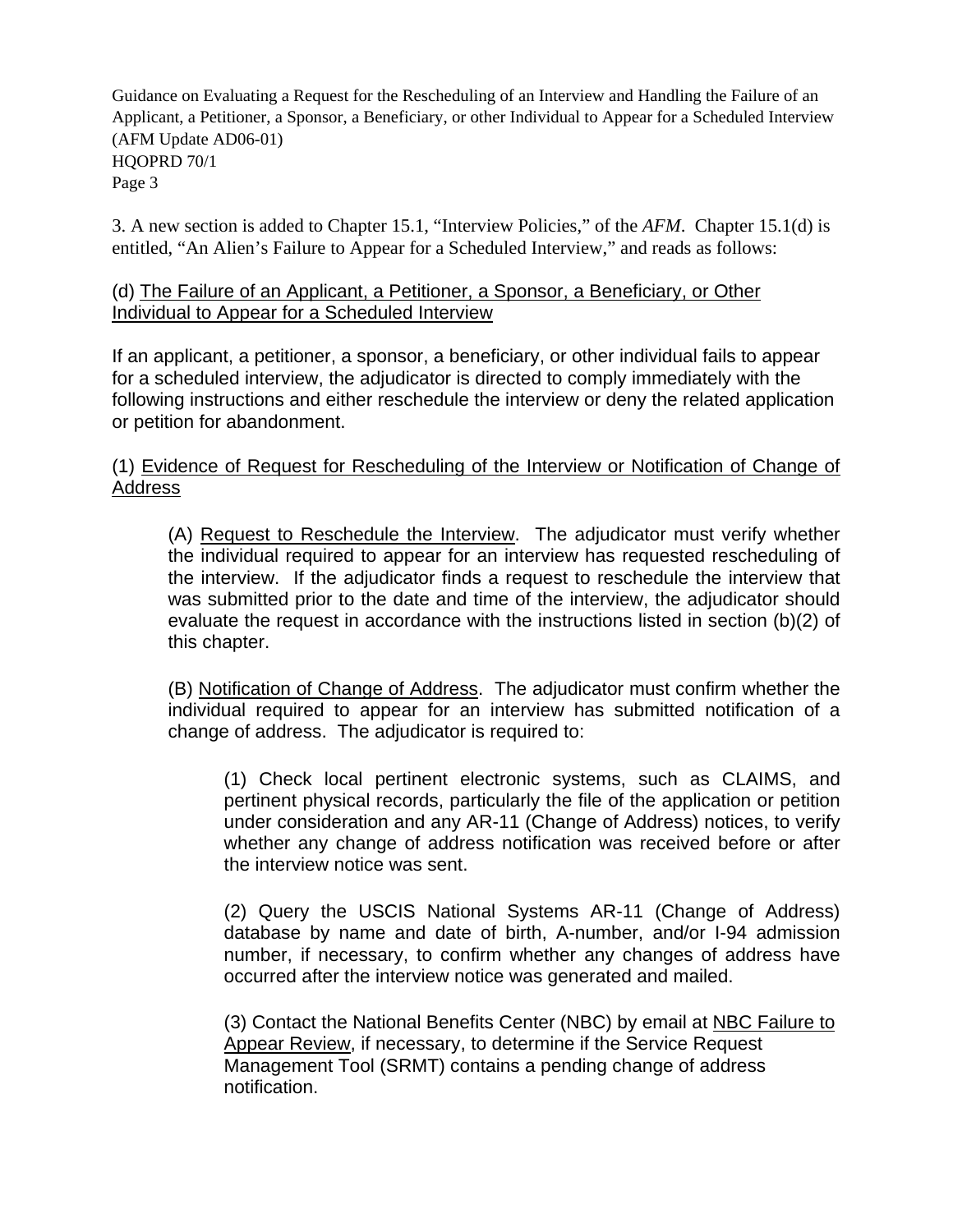> (4) Reschedule the interview and mail a new interview notice to the new address, if a change of address notification is confirmed.

In contacting NBC, the adjudicator is required to use the SRMT Search Request Form, as found in Appendix 15-3. Where feasible, each office should submit a consolidated list of queries using one SRMT Search Request Form.

(2) Effect of Failure to Appear for an Interview or to Respond to a Request for Appearance. (See 8 CFR 103.2(b)(13))

(A) Adjudication. Except as provided in subsection (B) below, a related application or petition under consideration is abandoned and the adjudicator will deny the related petition or application accordingly if:

(1) an individual fails to appear for a scheduled interview; and

(2) USCIS does not receive the individual's request for rescheduling by the date of the interview, USCIS does not find notification of a change of address, or the applicant or petitioner has not withdrawn the application or petition.

(B) Applicants for Naturalization (See 8 CFR 335.6)

8 CFR 335.6 governs the denial of applications for naturalization when an individual fails to appear for his or her naturalization examination, as required. 8 CFR 335.6 provides that:

(1) An applicant for naturalization is deemed to have abandoned his or her application if he or she fails to appear for the examination pursuant to 8 CFR 335.3 and fails to notify USCIS of the reason for non-appearance within 30 days of the scheduled examination. Such notification must be in writing and contain a request for rescheduling of the examination. In the absence of a timely notification, USCIS may administratively close the application without making a decision on the merits of the application.

(2) An applicant may reopen an administratively closed application by submitting a written request to USCIS within one (1) year from the date the application was closed. Such reopening shall be without additional fee. The date of the request for reopening will be the date of filing of the application for purposes of determining eligibility for naturalization.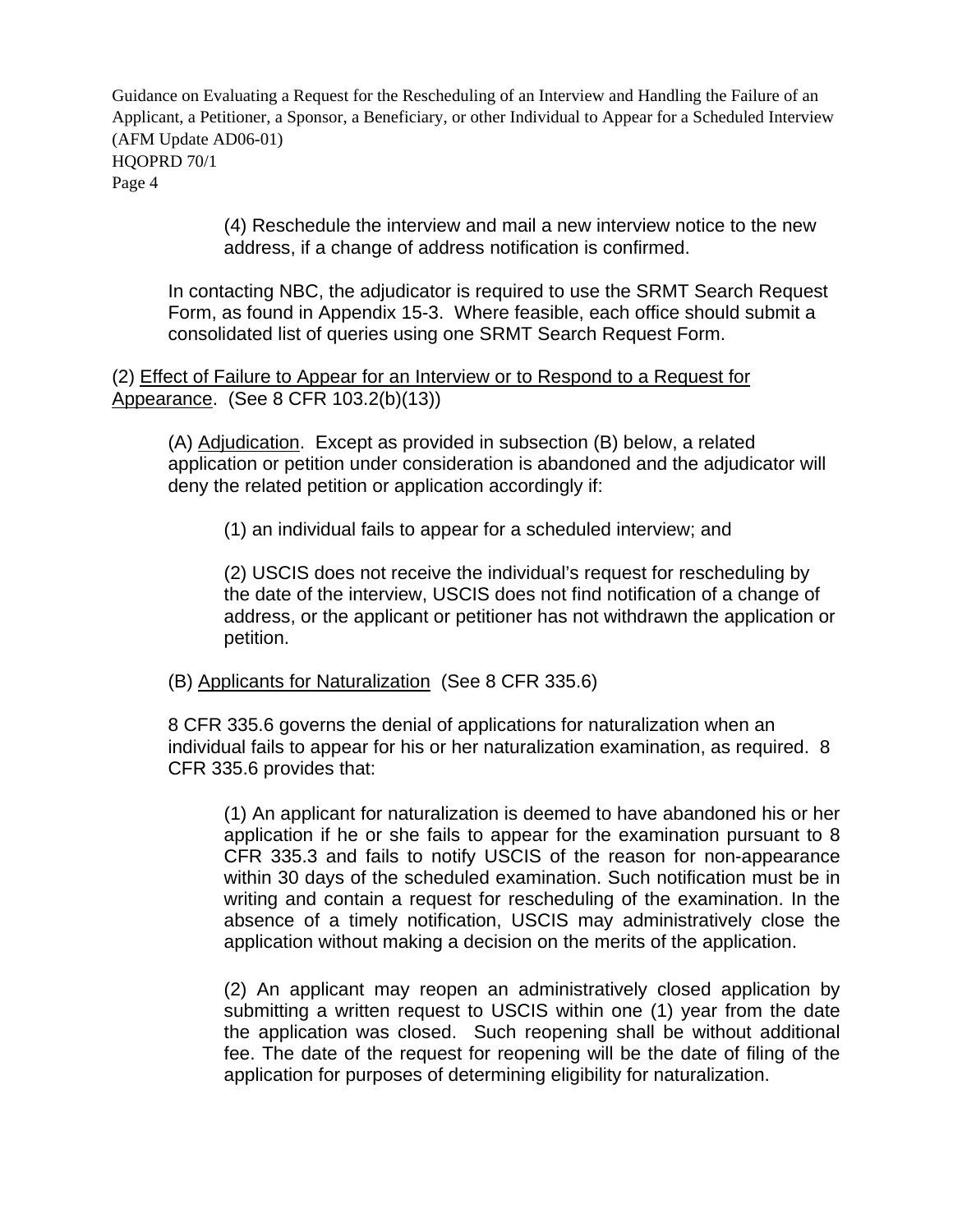> (3) If the applicant does not request reopening of an administratively closed application within one year from the date the application was closed, the USCIS will consider that application abandoned and will dismiss the application without further notice to the applicant.

#### (3) Effect of Withdrawal or Denial Due to Abandonment

(A) General. USCIS acknowledgement of a withdrawal may not be appealed. A denial due to abandonment may not be appealed, but an applicant or petitioner may file a motion to reopen under 8 CFR 103.5. Withdrawal or denial due to abandonment does not preclude the filing of a new petition or application with a new fee. The priority or processing date of a withdrawn or abandoned application or petition, however, may not be applied to a later application or petition. (See 8 CFR 103.2(b)(15))

(B) Rescheduling of Interviews. When an application or petition was denied based on an individual's failure to appear for a scheduled interview, the adjudicator may reopen the application or petition without charging an additional fee to the applicant or petitioner if the adjudicator confirms that:

(1) a request demonstrating good cause for rescheduling the interview was postmarked, faxed, or received telephonically before the date and time of the scheduled interview but not processed and evaluated by USCIS prior to adjudication of the application or petition; or

(2) a notification of a change of address was received prior to adjudication of the application or petition.

In these instances, the adjudicator should reschedule the interview and mail a new interview notice.

4. The attached SRMT Search Request Form is designated as Appendix 15-3.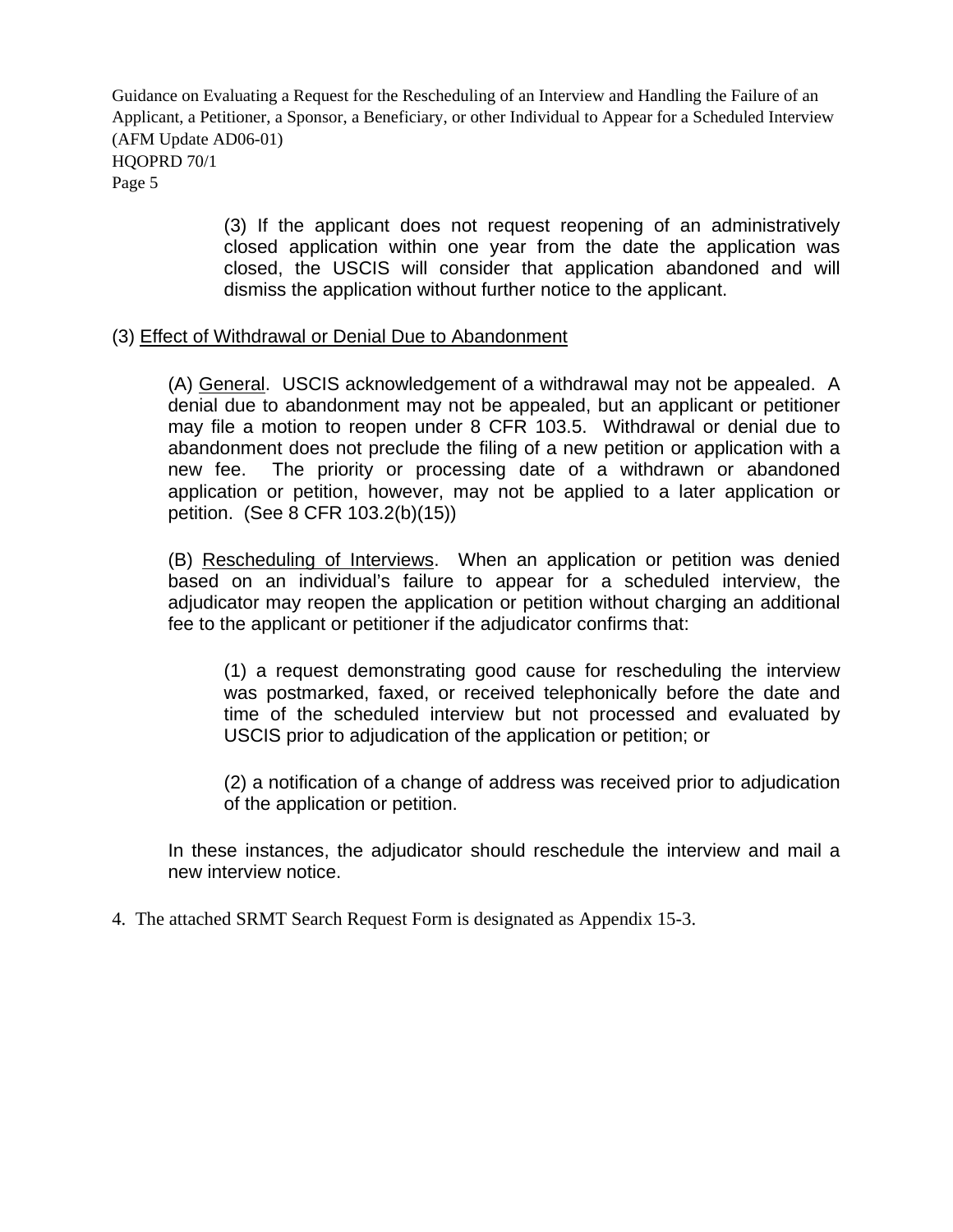5. The *AFM* **Transmittal Memoranda** button is revised by adding a new entry, in numerical order, to read:

| AD 06-01            | Chapter 15.1  | This memorand   |  |  |  |
|---------------------|---------------|-----------------|--|--|--|
| [November 23, 2005] | Appendix 15-3 | sections (a) an |  |  |  |
|                     |               | adds section (c |  |  |  |

dum revises d (b) of and **d**) to **Chapter 15.1** of the *Adjudicator's Field Manual* (*AFM*). This memorandum also adds **Appendix 15-3** to the *AFM*.

# **4. Use**

This memorandum is intended solely for the guidance of USCIS personnel in performing their duties relative to the adjudication of applications and petitions. It is not intended, does not, and may not be relied upon to create any right or benefit, substantive or procedural, enforceable at law of by any individual or other party in removal proceedings, in litigation with the United States, or in any other form or manner.

# **5. Contact Information**

 Questions related to this memorandum should be directed to Mark Phillips, Office of Program and Regulations Development, through appropriate supervisory channels.

cc: USCIS Headquarters Directors U.S. Immigration and Customs Enforcement U.S. Customs and Border Protection

Attachment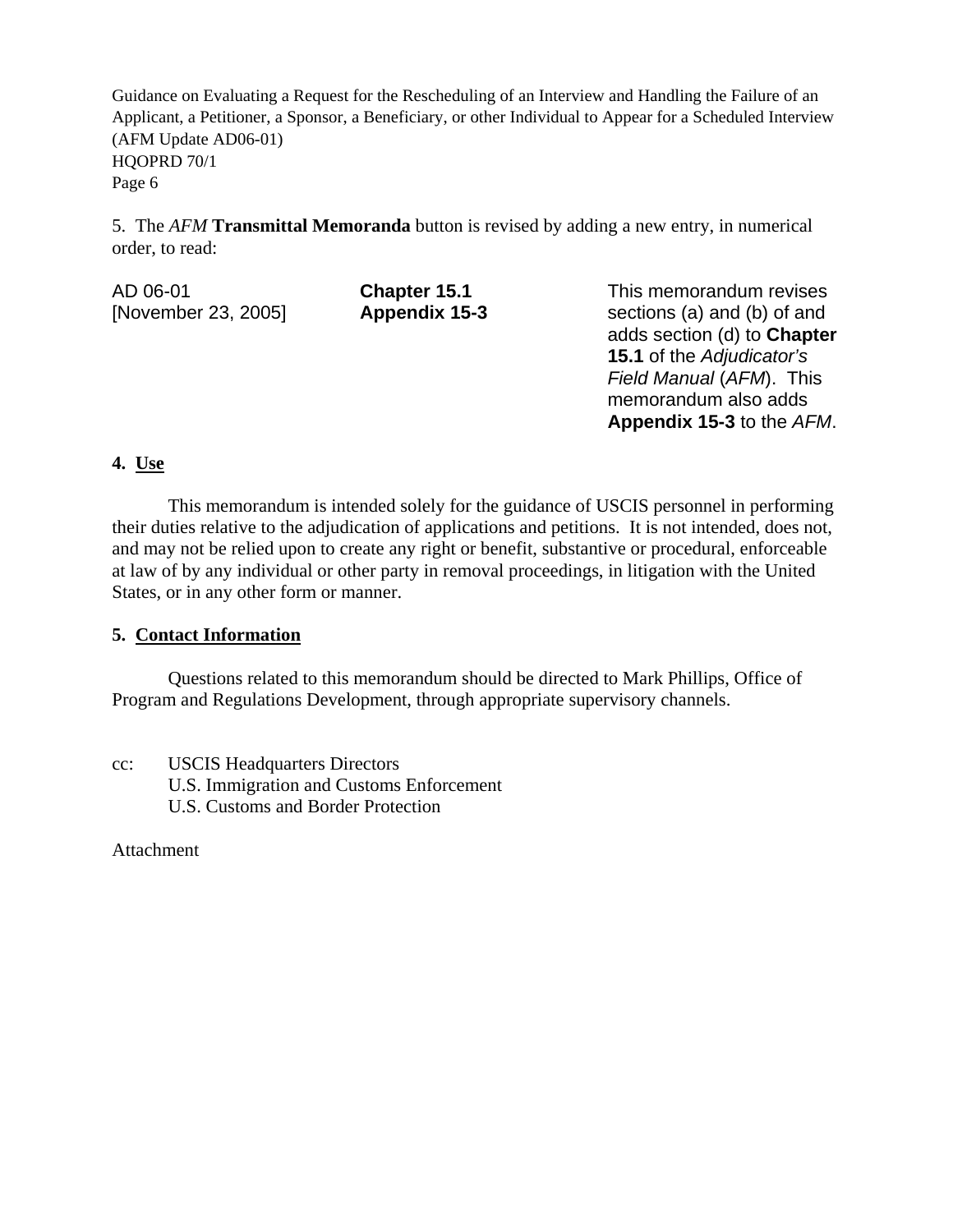# SRMT SEARCH REQUEST FORM

| APPLICANT/PETITIONER |           | <b>BENEFICIARY</b> |                  | A# | <b>RECEIPT#</b>           | NATZ CERT # | FORM TYPE |                | ZIP CODE        |
|----------------------|-----------|--------------------|------------------|----|---------------------------|-------------|-----------|----------------|-----------------|
| <b>FIRST NAME</b>    | LAST NAME | FIRST NAME         | <b>LAST NAME</b> |    |                           |             |           | <b>CURRENT</b> | <b>PREVIOUS</b> |
| John                 | Doe       | Jane               | Doe              |    | A01234567   MSC0540012345 | N/A         | $I-485$   | 64014          | 64014           |
|                      |           |                    |                  |    |                           |             |           |                |                 |
|                      |           |                    |                  |    |                           |             |           |                |                 |
|                      |           |                    |                  |    |                           |             |           |                |                 |
|                      |           |                    |                  |    |                           |             |           |                |                 |
|                      |           |                    |                  |    |                           |             |           |                |                 |
|                      |           |                    |                  |    |                           |             |           |                |                 |
|                      |           |                    |                  |    |                           |             |           |                |                 |
|                      |           |                    |                  |    |                           |             |           |                |                 |
|                      |           |                    |                  |    |                           |             |           |                |                 |
|                      |           |                    |                  |    |                           |             |           |                |                 |
|                      |           |                    |                  |    |                           |             |           |                |                 |
|                      |           |                    |                  |    |                           |             |           |                |                 |
|                      |           |                    |                  |    |                           |             |           |                |                 |
|                      |           |                    |                  |    |                           |             |           |                |                 |
|                      |           |                    |                  |    |                           |             |           |                |                 |
|                      |           |                    |                  |    |                           |             |           |                |                 |
|                      |           |                    |                  |    |                           |             |           |                |                 |
|                      |           |                    |                  |    |                           |             |           |                |                 |
|                      |           |                    |                  |    |                           |             |           |                |                 |
|                      |           |                    |                  |    |                           |             |           |                |                 |
|                      |           |                    |                  |    |                           |             |           |                |                 |
|                      |           |                    |                  |    |                           |             |           |                |                 |
|                      |           |                    |                  |    |                           |             |           |                |                 |
|                      |           |                    |                  |    |                           |             |           |                |                 |
|                      |           |                    |                  |    |                           |             |           |                |                 |
|                      |           |                    |                  |    |                           |             |           |                |                 |
|                      |           |                    |                  |    |                           |             |           |                |                 |
|                      |           |                    |                  |    |                           |             |           |                |                 |
|                      |           |                    |                  |    |                           |             |           |                |                 |
|                      |           |                    |                  |    |                           |             |           |                |                 |
|                      |           |                    |                  |    |                           |             |           |                |                 |
|                      |           |                    |                  |    |                           |             |           |                |                 |
|                      |           |                    |                  |    |                           |             |           |                |                 |
|                      |           |                    |                  |    |                           |             |           |                |                 |
|                      |           |                    |                  |    |                           |             |           |                |                 |
|                      |           |                    |                  |    |                           |             |           |                |                 |
|                      |           |                    |                  |    |                           |             |           |                |                 |
|                      |           |                    |                  |    |                           |             |           |                |                 |
|                      |           |                    |                  |    |                           |             |           |                |                 |